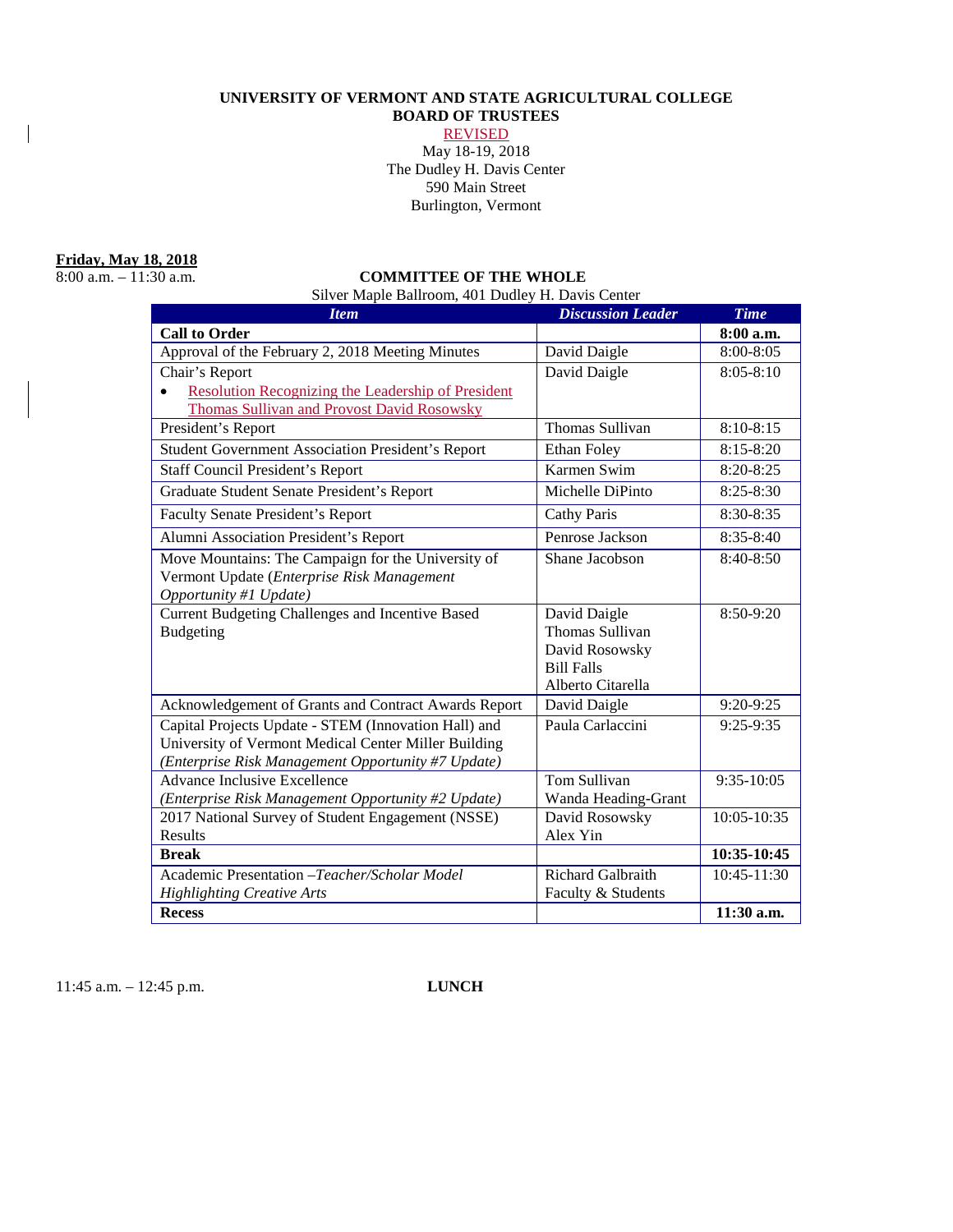#### 1:00 p.m. – 3:00 p.m. **EDUCATIONAL POLICY AND INSTITUTIONAL RESOURCES COMMITTEE**  Livak Ballroom, 417-419 Dudley H. Davis Center

| $\mu$ and $\mu$ , $\mu$ , $\mu$ , $\mu$ is a set of $\mu$<br><b>Item</b>                  | <b>Discussion Leader</b>            | <b>Time</b>   |
|-------------------------------------------------------------------------------------------|-------------------------------------|---------------|
| <b>Call to Order</b>                                                                      |                                     | 1:00 p.m.     |
| Approval of April 9, 2018 Meeting Minutes                                                 | Donna Sweaney                       | $1:00-1:05$   |
| Q&A Routine and Annual Reports                                                            |                                     | $1:05-1:25$   |
| Provost's Report<br>$\bullet$                                                             | David Rosowsky                      |               |
| Annual Translate New Knowledge to Benefit Society<br>$\bullet$                            | Richard Galbraith                   |               |
| - Entrepreneurial Ecosystem Report (Enterprise Risk                                       |                                     |               |
| Management Opportunity #5 Update)                                                         |                                     |               |
| <b>Annual Graduate Education Report</b><br>٠                                              | Cindy Forehand                      |               |
| Annual Academic Advising Report                                                           | Annie Stevens;<br><b>Brian Reed</b> |               |
|                                                                                           | Bob Vaughan                         |               |
| Capital Projects Progress Report<br>٠<br>Capital Projects:                                | Bob Vaughan                         | $1:25-1:35$   |
| Resolution Approving Torrey Hall Interior<br>$\bullet$                                    |                                     |               |
| <b>Renovation Project</b>                                                                 |                                     |               |
| Resolution Approving 439 College Street Renovation<br>$\bullet$                           |                                     |               |
| Project                                                                                   |                                     |               |
| Report by the Faculty Senate Curricular Affairs                                           | Laura Almstead                      | $1:35-1:40$   |
| Committee Chair                                                                           |                                     |               |
| <b>Action Items</b>                                                                       |                                     | $1:40-1:45$   |
| Resolution Approving Elimination of BA in Plant<br>$\bullet$                              | Donna Sweaney                       |               |
| Biology and Creation of BS in Plant Biology in the<br>College of Arts and Sciences        |                                     |               |
| Resolution Approving Creation of a Minor in<br>$\bullet$                                  |                                     |               |
| American Sign Language in the College of Education                                        |                                     |               |
| & Social Services                                                                         |                                     |               |
| Resolution Approving Creation of a Certificate of<br>$\bullet$                            |                                     |               |
| Graduate Studies in Sustainable Enterprise in the                                         |                                     |               |
| <b>Graduate College</b><br>Resolution Approving Creation of a Certificate of<br>$\bullet$ |                                     |               |
| Graduate Studies in Community Resilience and                                              |                                     |               |
| Planning in the Graduate College                                                          |                                     |               |
| Resolution Approving Creation of a MS in Athletic<br>$\bullet$                            |                                     |               |
| Training in the College of Nursing and Health                                             |                                     |               |
| Sciences                                                                                  |                                     |               |
| Pending review by Faculty Senate on 5/17                                                  |                                     |               |
| Resolution Approving Creation of a PhD in Physics in<br>$\bullet$                         |                                     |               |
| the Graduate College<br><b>Internship Opportunities</b>                                   | <b>Brian Reed</b>                   |               |
|                                                                                           | <b>Annie Stevens</b>                | $1:45-2:05$   |
|                                                                                           | Pamela Gardner                      |               |
|                                                                                           | Amanda Chase                        |               |
| Communicate UVM's Narrative                                                               | <b>Stacey Kostell</b>               | $2:05 - 2:25$ |
| (Enterprise Risk Management Opportunity #15 Update)                                       | Tom Gustafson                       |               |
|                                                                                           | Amanda Waite                        |               |
| Academic Excellence Goal #5 Revisited                                                     | David Rosowsky                      | $2:25-2:55$   |
| (Enterprise Risk Management Opportunity #4 Update)                                        | Cynthia Belliveau                   |               |
| Expand programmatic offerings to include distance $\&$                                    | Veronika Carter<br>Rosi Rosebush    |               |
| hybrid modes of instructional delivery                                                    | Ian Moore                           |               |
| Other Business*                                                                           | Donna Sweaney                       | $2:55-3:00$   |
| Review of Work Plan                                                                       |                                     |               |
| <b>Motion to Adjourn</b>                                                                  |                                     | 3:00 p.m.     |

\* Executive Session as needed.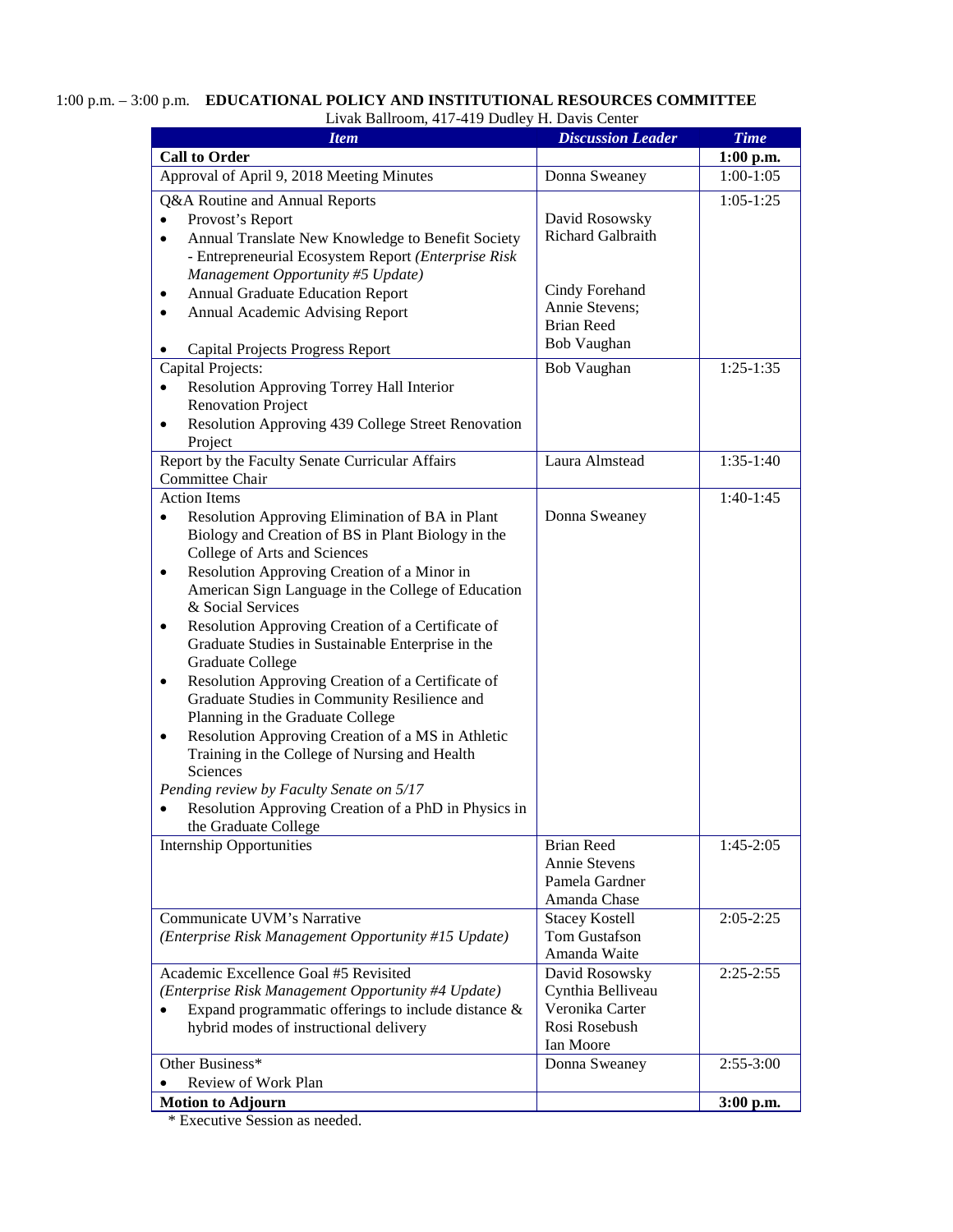# 1:00 p.m. – 3:00 p.m. **BUDGET, FINANCE AND INVESTMENT COMMITTEE**

Silver Maple Ballroom, 401 Dudley H. Davis Center

| Shver Maple Banfooni, 401 Badiey 11. Bavis Cente<br><b>Item</b>                                                      | <b>Discussion Leader</b> | <b>Time</b>   |
|----------------------------------------------------------------------------------------------------------------------|--------------------------|---------------|
| <b>Call to Order</b>                                                                                                 |                          | 1:00 p.m.     |
| Approval of the April 9, 2018 meeting minutes                                                                        | Don McCree               | $1:00-1:05$   |
| Report of the Investment Subcommittee                                                                                | Robert Brennan           | $1:05-1:20$   |
| <b>Endowment Performance Update</b>                                                                                  |                          |               |
| <b>Asset Allocation Update</b><br>$\bullet$                                                                          |                          |               |
| Resolution Approving Revisions to the Statement of<br>$\bullet$                                                      |                          |               |
| <b>Investment Policies and Objectives</b>                                                                            |                          |               |
| Fundraising Update on Capital Projects                                                                               | Shane Jacobson           | $1:20-1:30$   |
| Vice President's Report                                                                                              | <b>Richard Cate</b>      | $1:30-1:45$   |
| Capital Project Pre-Funding Account<br>$\bullet$                                                                     |                          |               |
| <b>Net Tuition Stabilization Fund</b><br>$\bullet$                                                                   |                          |               |
| Third Quarter General Fund Budget to Actuals<br>$\bullet$                                                            |                          |               |
| FY 2019 Budget (action)                                                                                              | <b>Richard Cate</b>      | $1:45 - 2:05$ |
| Overview of Total Operating Budget<br>$\bullet$                                                                      | Alberto Citarella        |               |
| Resolution Approving FY 2019 Budget Planning<br>$\bullet$                                                            | David Rosowsky           |               |
| <b>Assumptions: General Fund</b>                                                                                     |                          |               |
| Resolutions Approving Tuition & Fee Charges for FY<br>$\bullet$                                                      |                          |               |
| 2019                                                                                                                 |                          |               |
| Capital Projects:                                                                                                    |                          | $2:05 - 2:20$ |
| Resolution Approving Torrey Hall Interior<br>$\bullet$                                                               | Bob Vaughan              |               |
| <b>Renovation Project</b>                                                                                            |                          |               |
| Resolution Approving 439 College Renovation<br>$\bullet$                                                             | Bob Vaughan              |               |
| Project                                                                                                              |                          |               |
| Resolution Authorizing Expenditures for Completion<br>$\bullet$                                                      | <b>Richard Cate</b>      |               |
| of the Multipurpose Center Project Development and                                                                   |                          |               |
| Permitting                                                                                                           |                          |               |
| Contract Approvals & Lease Renewals (action)                                                                         | <b>Richard Cate</b>      | $2:20-2:30$   |
| Resolution Approving Contract with All Cycle Waste,<br>$\bullet$                                                     |                          |               |
| Inc.                                                                                                                 |                          |               |
| <b>Resolution Approving Professional Services Contract</b><br>$\bullet$                                              |                          |               |
| with Huron Consulting Services, LLC                                                                                  |                          |               |
| Resolution Authorizing License Amendment with the<br>$\bullet$<br>United States Government d/b/a USDA Forest Service |                          |               |
| -Spear Street                                                                                                        |                          |               |
| Resolution Authorizing License Amendment with the                                                                    |                          |               |
| United States Government d/b/a USDA Forest Service                                                                   |                          |               |
| - Carrigan Drive                                                                                                     |                          |               |
| Other Business**                                                                                                     | Don McCree               | $2:30-3:00$   |
| Review of Work Plan                                                                                                  |                          |               |
| <b>Motion to Adjourn</b>                                                                                             |                          | 3:00 p.m.     |

\*Executive Session as needed.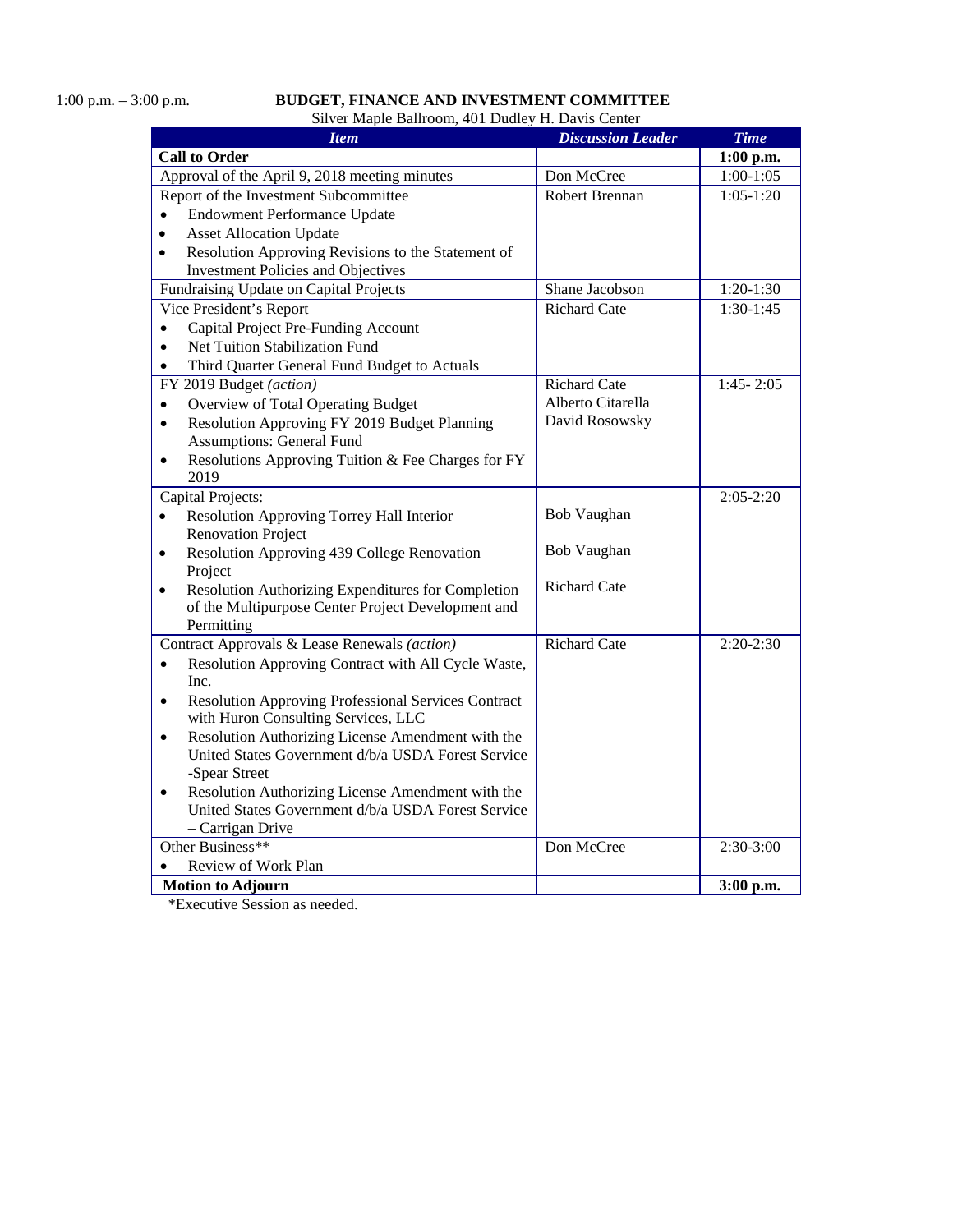#### 3:10 p.m. – 4:153:55 p.m. **COMMITTEE OF THE WHOLE**

Silver Maple Ballroom, 401 Dudley H. Davis Center

| <b>Item</b>                                                  | <b>Discussion Leader</b>    | <b>Time</b> |
|--------------------------------------------------------------|-----------------------------|-------------|
| <b>Reconvene</b>                                             |                             | $3:10$ p.m. |
| Larner College of Medicine and College of Arts &             | <b>Rick Morin</b>           | $3:10-3:25$ |
| Sciences Psychological Sciences Medical Research             | <b>Bob Vaughan</b>          |             |
| Complex Project Update                                       | John Evans                  |             |
| <b>Motion to Enter Executive Session*</b>                    |                             |             |
| Annual Review Subcommittee Report                            | David Daigle                | $3:25-3:40$ |
| <b>Labor Relations Agreement Negotiations</b>                | <b>Sharon Reich Paulsen</b> | $3:40-4:00$ |
|                                                              | Wanda Heading-Grant         |             |
| Donor Gift Agreement                                         | Shane Jacobson              | $4:00-4:10$ |
|                                                              |                             |             |
| <b>Motion to Go Out of Executive Session</b>                 |                             |             |
| <b>Other Business</b>                                        | David Daigle                | $4:10-4:15$ |
| Resolution Regarding Presidential Evaluation and<br>٠        |                             |             |
| FY 2019 Compensation                                         |                             |             |
| <b>Resolution Regarding United Academics Collective</b><br>٠ |                             |             |
| <b>Bargaining Agreement</b>                                  |                             |             |
| Resolution Approving the Naming of Taft School               |                             |             |
| <b>Motion to Adjourn</b>                                     |                             | $4:15$ p.m. |

 \* The Chair will entertain a motion to enter into Executive Session for the purpose of discussing the evaluation of a public officer, and contracts and collective bargaining. Action is anticipated following the Executive Session.

## 4:154:00 p.m. – 5:00 p.m. **VERMONT AGRICULTURAL COLLEGE BOARD**

Chittenden Bank Room, 413 Dudley H. Davis Center

| <b>Item</b>                                            | <b>Discussion Leader</b> | <b>Time</b> |
|--------------------------------------------------------|--------------------------|-------------|
| <b>Call to Order</b>                                   |                          | $4:15$ p.m. |
| Approval of February 2, 2018 Meeting Minutes           | Tristan Toleno           | $4:15-4:20$ |
| Election of Officers – Chair, Vice Chair and Secretary | <b>Tristan Toleno</b>    | $4:20-4:25$ |
| Legislative Update                                     | Tom Sullivan             | $4:25-4:50$ |
|                                                        | Wendy Koenig             |             |
| Update on 2018 Legislative Summit                      | Anne O'Brien             | $4:50-4:55$ |
|                                                        | Richard Galbraith        |             |
|                                                        | Wendy Koenig             |             |
| Other Business*                                        | <b>Tristan Toleno</b>    | $4:55-5:00$ |
| <b>Motion to Adjourn</b>                               |                          | $5:00$ p.m. |

\*Executive Session as needed.

## 4:15 4:00 p.m. – 5:00 p.m. **UNIVERSITY OF VERMONT BOARD**

Boulder Society Room, 411 Dudley H. Davis Center

| <b>Item</b>                                            | <b>Discussion Leader</b> | <b>Time</b> |
|--------------------------------------------------------|--------------------------|-------------|
| <b>Call to Order</b>                                   |                          | $4:15$ p.m. |
| Approval of February 2, 2018 meeting minutes           | Ron Lumbra               | 4:154:20    |
| Wilbur Trust Update                                    | Ron Lumbra               | $4:20-4:25$ |
| <b>Motion to Enter Executive Session*</b>              |                          |             |
| Trustee Recruitment and Election of Officers           | Ron Lumbra               | $4:25-4:50$ |
| <b>Motion to Go Out of Executive Session</b>           |                          |             |
| Election of Officers – Chair, Vice Chair and Secretary | Ron Lumbra               | $4:50-4:55$ |
| Other Business*                                        | Ron Lumbra               | $4:55-5:00$ |
| <b>Motion to Adjourn</b>                               |                          | 5:00 p.m.   |

\*The Chair will entertain a motion to enter into Executive Session to discuss the evaluation and appointment of public officers. Action is expected following executive session.